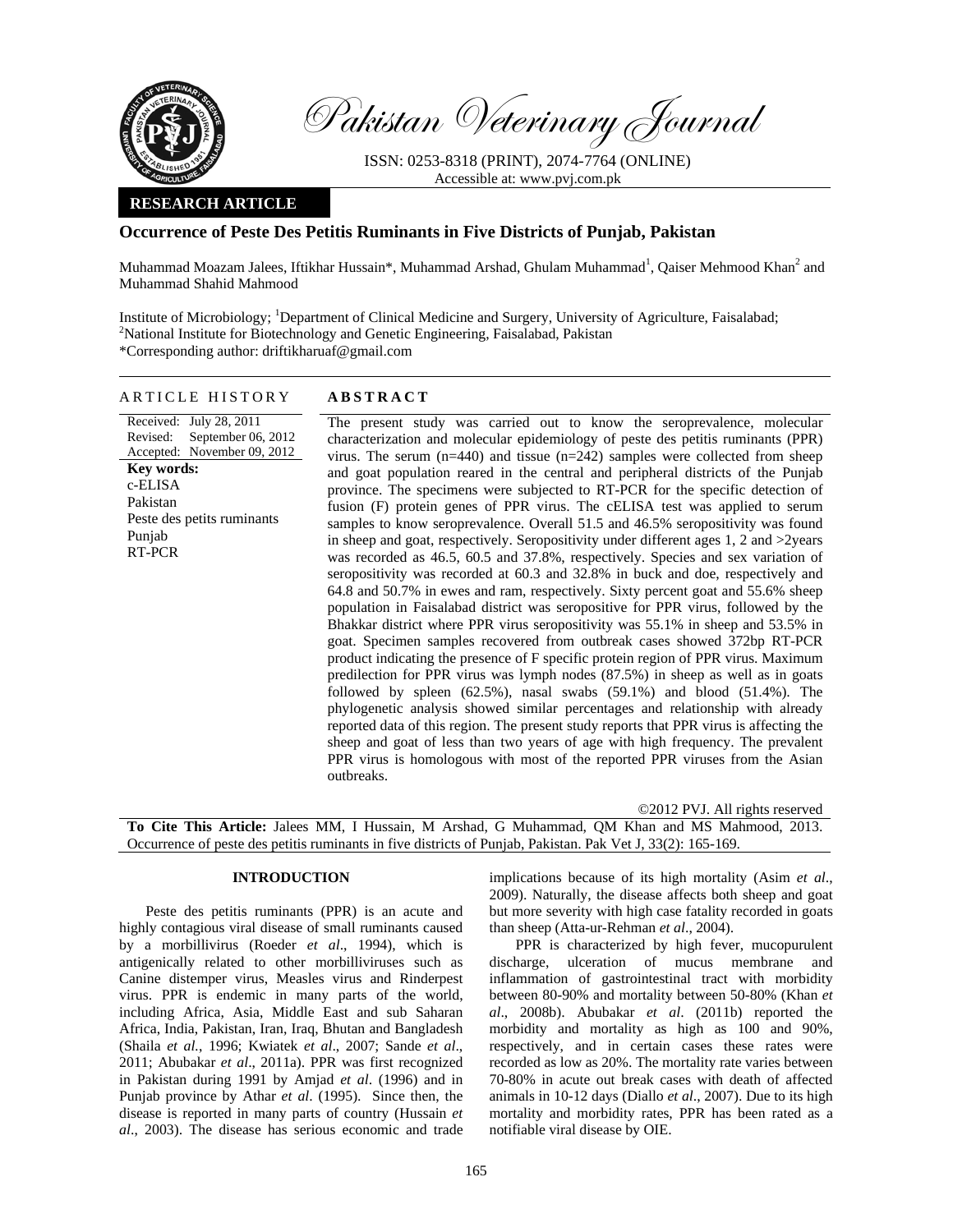PPR virus has been reported continuously from Pakistan with different frequencies using a variety of techniques i.e., virus isolation, ELISA, and PCR (Anderson and Meckay, 1994; Singh *et al*., 2004; Khan *et al.,* 2008b). PPR outbreaks were reported annually and in various areas and seasons in Pakistan (Tahir *et al*., 1998; Hussain *et al*., 1998; Khan *et al*., 2008a; Khan *et al.,* 2009). The previous reports were based upon small number of samples per district encompassing many districts and secondly RT-PCR was not the main techniques to conduct epidemiology of PPR on large scale. Moreover detailed analysis regarding age, sex and species were not reported solely from the area selected in the present study. The present study hypothesized to bridge the gap regarding seroprevalence of PPRV using cELISA and PCR to compile molecular epidemiology of PPRV with reference to location, age sex in sheep and goat samples collected from different districts of Punjab.

## **MATERIALS AND METHODS**

Sample collection: Blood and specimen samples were collected from sheep n=134 and goats n=108 at different outbreaks in and around five districts (Faisalabad, Attock, D.G Khan, Bhakkar, Kasur) of Punjab, Pakistan (January-December 2010). The districts heavily populated with sheep and goats (Anonymous, 2006) were selected for the present study. A total of 440 serum samples were collected from the randomly selected apparently healthy sheep and goat for specific antibody screening, while 242 specimen samples were collected from convalescent cases for antigen detection (Table 1). The samples preservation was done according to FAO Manual for Trans-boundary diseases. Ice pads were used for the transportation of lymph node, spleen and serum samples to the laboratory.

**Detection of antibodies by cELISA: S**era were titrated for antibodies by cELISA kit manufactured by Institute for Animal Health, Pirbright laboratory UK following instruction of the manufacturer. The negative and positive cut off values was used for the control of test procedure. The ELISA plates were read using (Humma Reader, USA) inference filter of 492 nm. EDI (ELISA data interchange) software was used to read and calculate the percentage of inhibition (PI). The optical density (OD) was converted to PI by using following formula (Libeau *et al.,* 1992).

# PI=100 – (OD control/test serum) x 100 (OD monoclonal control)

Samples having P1 >50% were considered as positive.

**Detection of PPRV using RT-PCR:** The samples were subjected to RNA extraction using the protocol described by Nanda *et al*. (1996). Extracted RNA was subjected to cDNA synthesis by using iScript protocol (Bio-Rad Laboratories CA). The iScript reaction mix (4µl) was added into 1µl reverse transcriptase, nuclease free water (10 $\mu$ l) and RNA template (5 $\mu$ l) to make final volume of reaction mixture 20µl. This reaction mixture was incubated at 25°C for 5 minutes and 42°C for 30 min and 85°C for 5 minutes with final holding at 4°C.

**PCR amplification:** A pair of primers *i.e.*, F1 (Forward) 5/ ATCACAGTGTTAAAGCCTGTAGAGG3 and primer F2 (Reverse) 5/ GAGACTGAGTTTGTGACCTACAAG C3 were added to 5µl cDNA, 5 µl of 10x PCR buffer, 1.5  $\mu$ l of 50 mM Mgcl<sub>2</sub>, Taq polymerase (5  $\mu$ l) and 1 $\mu$ l dNTP (10mM each) and sterile distilled water to make final volume 50 µl. The cocktail was finally subjected to denaturation, annealing, synthesis and extension as reported by Nanda *et al*. (1996). PCR product was subjected to 1.5% agarose gel electrophoresis and was visualized by UV trans-illuminator Dolphin Doc, Wealtech USA. PCR product was sent to Eurofins MWG Operon U.S.A and phylogenetic analysis was performed using clustal W2 program of multiple sequence alignment. Chi-square analysis was performed to statistically analyze the differences found in sero-prevalence of PPR in sheep and goat.

### **RESULTS**

**Detection of PPR antibodies:** A total of 440 serum samples from goat  $(n=131)$  and sheep  $(n=309)$  were randomly collected from five districts of Punjab. Of these 51.5% sheep and 46.5% Goat samples were positive. The percent positivity of the sheep samples is significantly different  $(P=0.042)$  and in goat samples highly significant (P=0.000) among different districts under study (Table 1). Age and gender based interaction is described in Table 2. It was found that the seroprevalence of PPR in ewes upto 1 year with buck 2 years and doe more than 2 years of age were significantly higher than other groups. While gender wise the values showed that the seroprevalence in ewe and buck, and ram and doe are significantly different.

**Virus detection and F gene sequencing:** Samples of sheep  $(n=134)$  and goat  $(n=108)$  were collected from various outbreak cases at five different districts of Punjab (Table 3). RT-PCR was applied on these samples targeting protein sequence of 372bp size (Fig. 1). Maximum PPRV was detected from lymph node (87.5%) followed by spleen, nasal swabs and blood. Whereas significant differences were observed in nasal swab and blood samples  $(P=0.000)$  followed by spleen samples from sheep, which were significantly different (P=0.001). The analysis of F gene sequence revealed that homology between previously reported and characterized Pakistani and surrounding areas isolates ranges between 98-99%. A phylogenetic tree was constructed for F gene based on sequence recovered from gene bank representing lineages. This tree revealed that the sample in this study describing the F gene sequence cluster together in the region of South East Asia and Middle East with the identification of new indigenous isolate of PPR virus found in the lineage 4 (Fig. 2)of isolate was obtained after submission of sequencing results to NCBI, USA.

### **DISCUSSION**

PPR is an acute viral disease caused by a morbillivirus that mainly effect sheep and goats. The disease is having variable degree of morbidity and mortality. So far field cases in Pakistan are diagnosed on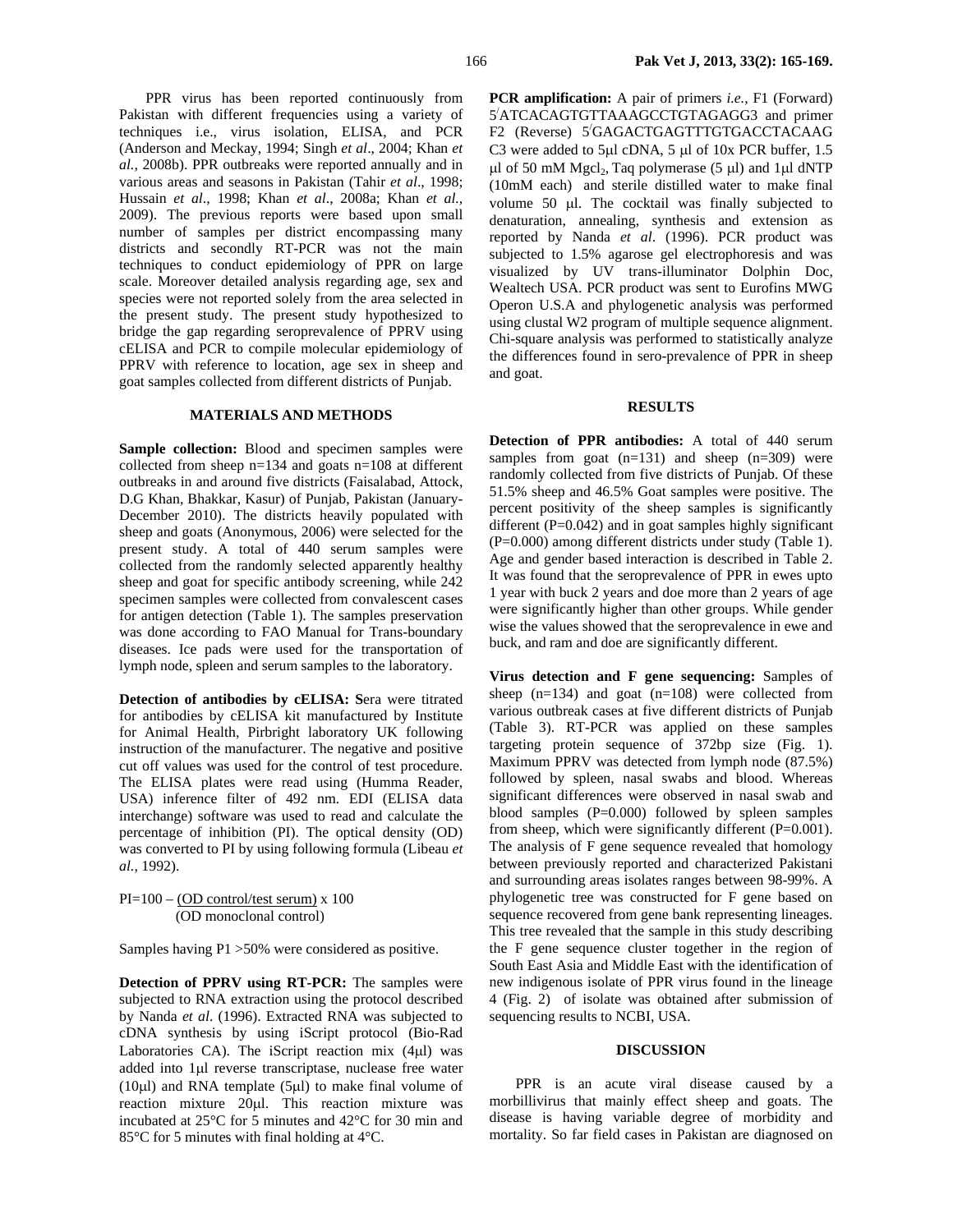**Table 1**: Statistics of PPR Virus detected through RT-PCR in specimen samples of sheep and goat in five districts of Punjab

| Sampling Area                        | Total      | Total sample collected |       |        |    | Positive samples |        |        |        |
|--------------------------------------|------------|------------------------|-------|--------|----|------------------|--------|--------|--------|
|                                      | population | NS.                    | Blood | Spleen | LN | <b>NS</b>        | Blood  | Spleen | LN     |
| Sheep                                |            |                        |       |        |    |                  |        |        |        |
| Central Punjab (Faisalabad district) | 54753      | $\overline{2}$         |       |        |    | 8                |        |        |        |
| Northern Punjab (Attock district)    | 180947     | п                      | 8     |        |    |                  |        |        |        |
| Southern Punjab (D.G Khan district)  | 645035     | 24                     | 8     |        |    | 4                |        |        |        |
| Western Punjab (Bhskksr district)    | 459540     | 12                     | 6     |        | 4  |                  |        |        |        |
| Eastern Punjab (Kasur ditrcit)       | 98730      |                        | 8     | 6      | 6  |                  |        |        |        |
| Total                                | 1439005    | 66                     | 37    | 15     | 16 | 39               | 19     | 8      | 14     |
| Prevalence percentage                |            |                        |       |        |    | 59.100           | 51.400 | 53.300 | 87.500 |
| Chi square values                    |            |                        |       |        |    | 33.636           | 24.667 | 17.579 | 1.714  |
| P values                             |            |                        |       |        |    | 0.000            | 0.000  | 0.001  | 0.788  |
| Goats                                |            |                        |       |        |    |                  |        |        |        |
| Central Punjab (Faisalabad district) | 904918     |                        | 6     |        |    |                  |        |        |        |
| Northern Punjab (Attock district)    | 628642     | 12                     |       |        |    |                  |        |        |        |
| Southern Punjab (D.G Khan district)  | 858437     | 27                     |       |        |    | 18               |        |        |        |
| Western Punjab (Bhskksr district)    | 655774     | 12                     |       |        |    | 6                |        |        |        |
| Eastern Punjab (Kasur ditrcit)       | 365792     | 9                      |       |        |    |                  |        |        |        |
| Total                                | 3413564    | 67                     | 25    | 8      | 8  | 36               | 13     |        |        |
| Prevalence percentage                |            |                        |       |        |    | 53.700           | 52     | 62.50  | 87.500 |
| Chi square values                    |            |                        |       |        |    | 91.134           | 18.440 | 2.00   | 0.750  |
| P values                             |            |                        |       |        |    | 0.000            | 0.002  | 0.736  | 0.945  |
| NS= Nasal swab: LN = Lymph node.     |            |                        |       |        |    |                  |        |        |        |

**Table 2**: Seroprevalence of PPR virus in sheep and goat using c-ELISA

| Age group         |         | +ve Sheep        | +ve Goat         |            |  |  |
|-------------------|---------|------------------|------------------|------------|--|--|
|                   |         | (Positive/Total) | (Positive/Total) |            |  |  |
|                   | Ram     | Ewe              | <b>Buck</b>      | <b>Doe</b> |  |  |
| Upto I year       | 48/82   | 28/42            | 12/25            | 8/18       |  |  |
| Upto 2 years      | 34/7    | 4/38             | 19/24            | 7/19       |  |  |
| More than 2 years | 20/44   | 18/28            | 13/24            | 4/21       |  |  |
| Total             | 102/201 | 70/108           | 44/73            | 19/58      |  |  |
|                   | (50.7%) | (64.8%)          | (60.3%)          | (32.8%)    |  |  |
| Chi square values | 70.861  | 7.852            | 10.014           | 55.793     |  |  |
| P values          | 0.000   | 0.049            | 0.018            | 0.000      |  |  |



**Fig. 1:** Ethidium bromide stained agarose gel electrophrosis of the product amplified with PCR using specific primers for PPR virus. M; 100bp DNA ladder Lane 1 showing 372 bp size lanes 2-5 showing –ve samples; +ve lane showing vaccine positive band.

three prong strategy i.e. recording, detection of antibodies and detection of virus. Case recording helps to find out the location where this disease is epidemic. Conventional serological tests often gave confusing results due to cross reaction between PPR and RPV that is why specific technique is employed simultaneously for attaining more specificity and sensitivity in diagnosis (Abubakar *et al*., 2011a).

In the present study, the overall seroprevalence in sheep and goat population in Punjab was 51.5 and 46.5%, respectively, which was higher than the already reported 43.33% by Khan *et al*. (2007; 2008a). This difference may be due to wider spread of PPR virus particularly in the sheep and goat population reared probably without proper vaccination. The seroprevalence of PPR was significantly

higher (P=0.000) in goats of central and western Punjab with 60 and 53.5%, respectively as compared to eastern and northern Punjab with 33.3 and 37.5%, respectively. The seroprevalence in sheep population was significantly higher  $(P=0.042)$  than the seroprevalence of the sheep samples collected from central Punjab.

Significantly higher seroprevalence of PPR in sheep and goat population in western Punjab has been reported by Khan *et al.* (2007), but in the present study goat samples showed significantly high prevalence. It may be possible that Khan *et al*. (2007) could have conducted a study having more emphasis on goat only. The seroprevalence was significantly higher in doeling upto 1 year of age followed by ewe with more than 2 years. Sheep showed higher seropositivity in ewe than in ram. These findings are in congruent with Khan *et al*. (2007), who reported that male are usually slaughtered at early ages and female sheep and goats are retained. Abubakar *et al.* (2009) also described concrete variation existing with species, age, sex, season, and geographical location as considerable factors associated with PPRV infection.

Molecular techniques such as PCR have emerged as highly specific and sensitive, which are also useful tools for molecular epidemiology and in molecular characterization of the virus. Nanda *et al*. (1996) developed highly sensitive RT-PCR using F-gene primers for detection of PPRV. In the present study, the prevalence of PPR virus detected by RT-PCR was 62.8 and 63.9% in sheep and goat, respectively. The goats were found more susceptible to PPRV infection than the sheep. Durrani *et al*. (2010), Dhand *et al*. (2002) and Kumar *et al*. (2002) conducted the prevalence studies of PPRV in different locations at different time and reported that goats are more susceptible than sheep. However, in present study difference between sheep and goat prevalence is non-significant. Shankar *et al*. (1998) on the other hand reported significantly higher incidence rate of PPRV in sheep (39.1%) than goats (23%). These results were higher than 50% as reported by Bahadar *et al.* (2009) that may be attributed to the difference in nature of infectious agent (Abraham and Berhan, 2001).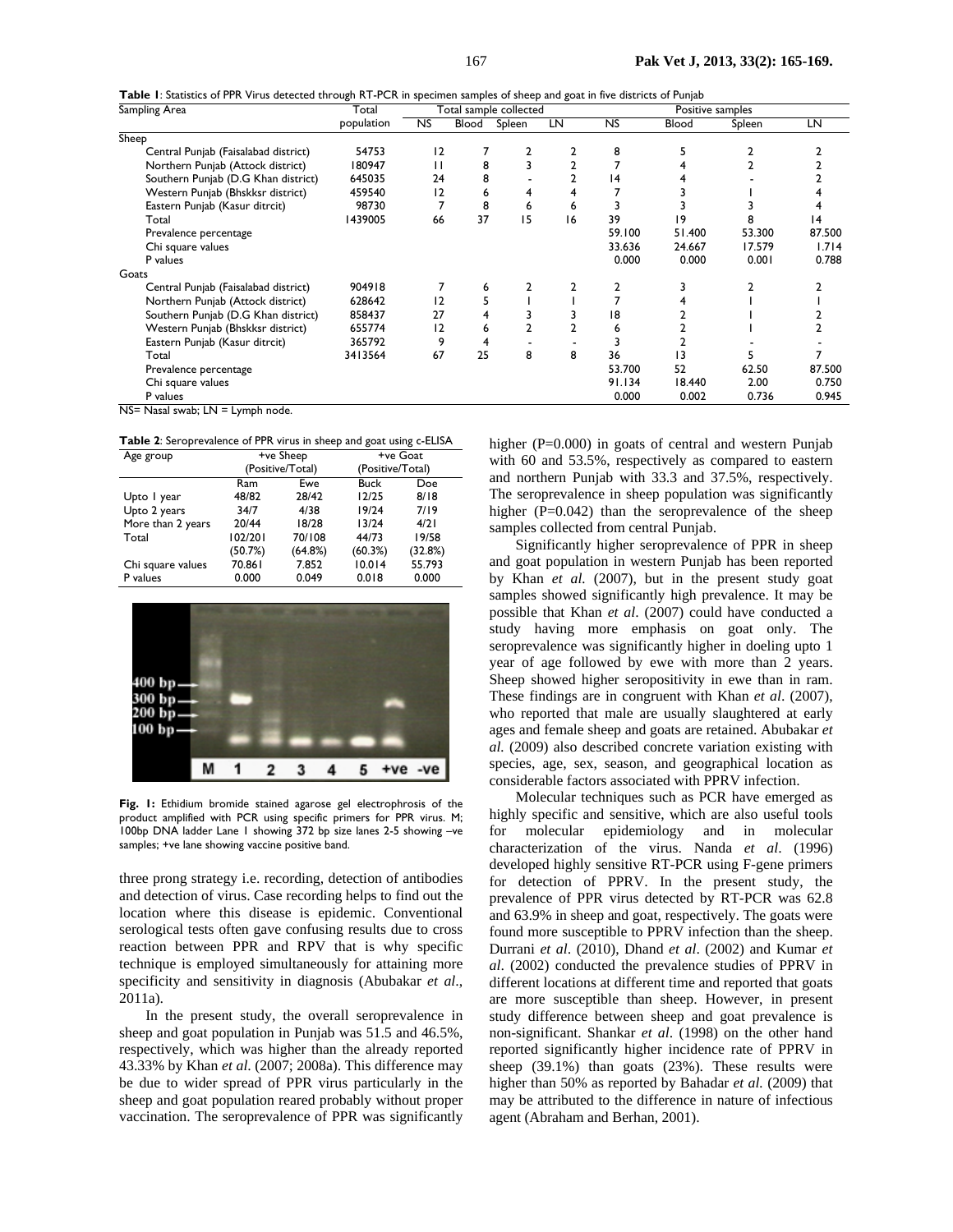

Fig. 2: Phylogenetic relationship among Pakistani and different isolates following alignment of sequences using clustal w 2 program of multiple sequence alignment.

**Table 3:** Region wise distribution of serum samples showing seropositivity of sheep and goat using c-ELISA test

| Goat Sampling                        |         |         |                | Sheep Sampling |         |                |                | Total |       |       |
|--------------------------------------|---------|---------|----------------|----------------|---------|----------------|----------------|-------|-------|-------|
| Sampling Area                        | Total   | +ve     | -ve            | ℅              | Total   | +ve            | -ve            | ℅     | Total | %     |
|                                      | Tested  | Samples | <b>Samples</b> | +ve            | Tested  | <b>Samples</b> | <b>Samples</b> | $+ve$ | $+ve$ | $+ve$ |
| Central Punjab (Faisalabad district) |         |         |                | 60.0           | 82      | 42             | 40             | 51.2  | 45    | 55.6  |
| Northern Punjab(Attock district)     | 16      | ь       | 10             | 37.5           | 57      | 31             | 26             | 54.4  | 37    | 45.9  |
| Southern Punjab(D.G khan district)   | 58      | 28      | 30             | 48.3           | 78      | 45             | 33             | 57.7  | 73    | 52.9  |
| Western Punjab (Bhakkar district)    | 43      | 23      | 20             | 53.9           | 60      | 34             | 26             | 56.7  | 57    | 55.1  |
| Eastern Punjab (kasur ditrcit)       |         |         | 6              | 33.3           | 32      | 20             | 12             | 62.5  | 23    | 47.91 |
| <b>TOTAL</b>                         | 131/440 | 63      | 68             | 46.5           | 309/440 | 172            | 137            | 56.3  | 235   | 51.5  |
| Chi square                           |         | 43.806  | 37.882         |                |         | 9.919          | 15.737         |       |       |       |
| P values                             |         | 0.000   | 0.000          |                |         | 0.042          | 0.003          |       |       |       |

In F gene phylogenetic relationship the sequence in study clustered with sequence pattern from Pak 09 with accession no. (FN996973.1), Bhutan 10 (FR667649.1) and Bangladesh 2000 (FR667556.1), branching pattern following neighbor joining method of corresponding sequences indicating high mutation rate, which need to be investigated further (Fig. 3). Variation in F gene based on nucleotide variation for analysis of phylogenetic relationship. Similarity percentages in already reported and the sequence of F gene from the present study is in agreement with Munir *et al*. (2012).

**Conclusion:** It was concluded that young sheep and goat population is getting infection of PPR virus with higher frequency than the adults and the predilection site of PPR virus remained the lymph nodes.

### **REFERENCES**

- Abraham G and A Berhan, 2001. The use of antigen-capture enzymelinked immunosorbent assay (ELISA) for the diagnosis of rinderpest and peste des petits ruminants in Ethiopia. Trop Anim Health Prod, 33: 423-430.
- Abubakar M, S Ashiq, AB Zahoor, MJ Arshed and AC Banyard, 2011a. Diagnosis and control strategies for peste des petits ruminants virus: global and Pakistan perspectives. Pak Vet J, 31: 267-274.
- Abubakar M, S Ashiq, Z Hussain, M Hussain, Sh Saleha, MJ Arshed and AB Zahoor, 2011b. Comparison of antigen detection methods of peste des petits ruminants virus in clinical samples of small ruminants. Bulg J Vet Med, 14:103-108.
- Abubakar M, SM Jamal, MJ Arshed, M Hussain and Q Ali, 2009. Peste des petits ruminants virus (PPRV) infection; its association with specie, seasonal variation and geography. Trop Anim Health Prod, 41: 1197-1202.
- Amjad H, QU Islam, M Forsyth, T Barrett and PB Rossiter, 1996. Peste des petits ruminants in goats in Pakistan. Vet Record, 139: 118- 119.
- Anderson K and JA Mckay, 1994. The detection of antibodies against peste des petits ruminants virus in cattle, sheep and goat and the possible implications to rinderpest control programmes. Epidemiol Infect, 112: 225-231.
- Anonymous, 2006. Agriculture Census Organization, Statistics Division, Government of Pakistan.
- Asim M, A Rashid, AH Chaudhary and MS Noor, 2009. Production of homologous live attenuatedcell culture vaccine for the control of Peste des petits ruminants in small ruminants. Pak Vet I, 29: 72-74.
- Athar H, QU Islam, F Azim, A Shakoor, A Maqbool, NI Chaudhary, 1995. An outbreak of peste des petits ruminants-like disease among goats in Punjab Pakistan. Pak Vet J, 15: 140-143.
- Atta-ur-Rahman, M Ashfaque, SU Rahman, M Akhtar and S Ullah, 2004. Peste des petits ruminants antigen in mesenteric lymph nodes of goats slaughtered at DI Khan. Pak Vet J, 24: 159-160.
- Bahadar S, AA Anjum, MD Ahmad and A Hanif, 2009 Isolation and identification of peste des petits ruminants Virus by Cell Culture And Immunocapture Enzyme Linked Immunosorbent Assay. J Anim Plant Sci, 19: 119-121.
- Dhand NK, Sharma CS, Sandhu KS, Sharma DR and Singh J, 2002. Outbreaks of peste des petits ruminants (PPR) in Punjab. Indian J Anim Sci, 72: 853-854.
- Diallo A, C Minet, CL Goff, G Berhe, E Albina, G Libeau, T Barrett, 2007. The threat of peste des petits ruminants: progress in vaccine development for disease control. Vaccine, 25: 5591-5597.
- Durrani AZ, N Kamal, N Mehmood and AR Shakoori, 2010. Prevalence of peste des petits ruminants (KATA) in sheep and goats of Punjab. Pak J Zool, 42: 211-216.